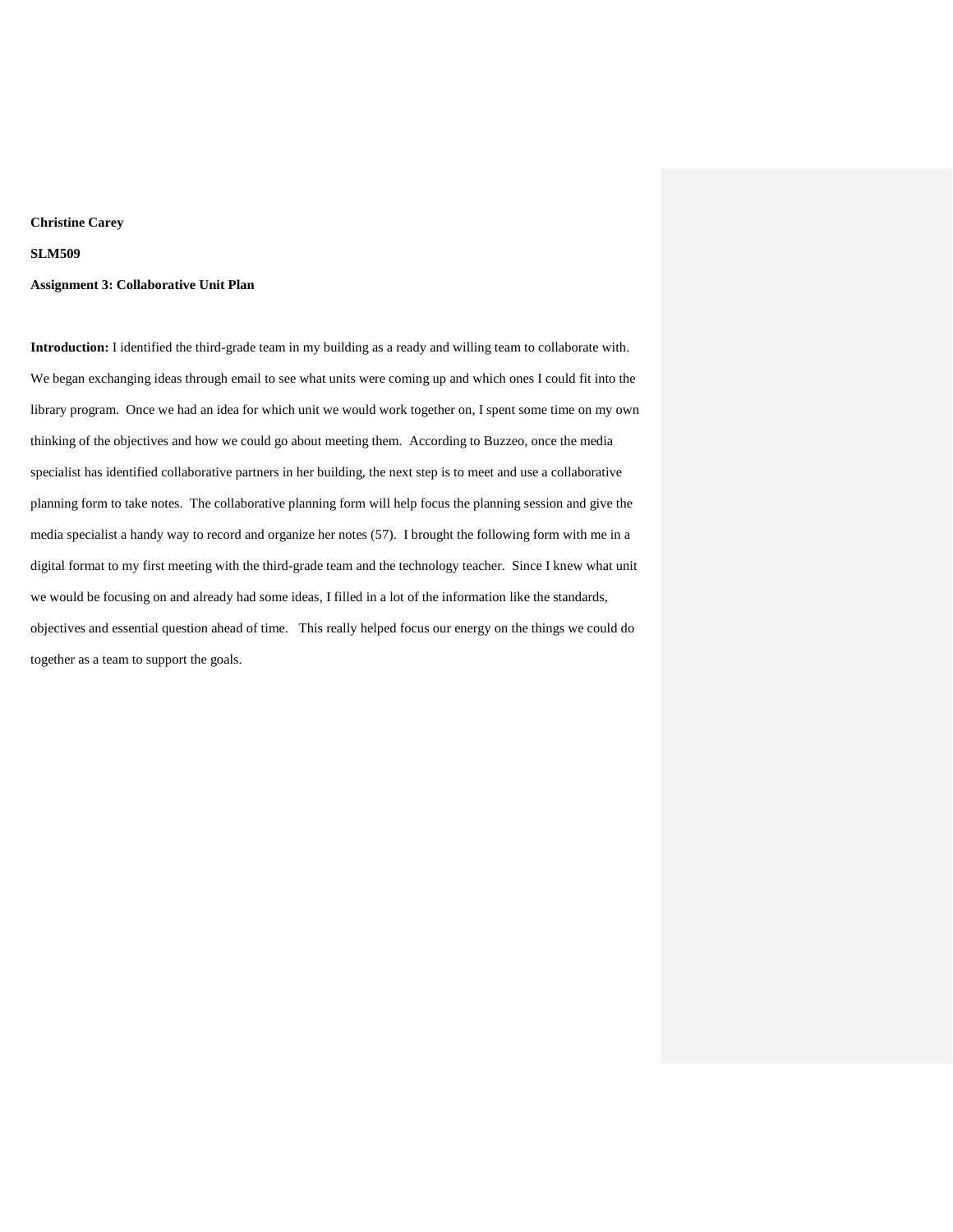# **Collaborative Unit Plan**

**Teacher(s):** Classroom teachers: Media Teacher: Christine Carey

**Unit**: Chesapeake Bay Ecosystem

**Grade Level**: 3 **Plan Date**: 2/14/18 **Time Frame**: Two Weeks

**Unit Overview and Description:** Students study the ecosystem of the Chesapeake Bay as part of their social studies curriculum. They will be using class, library, and technology time to work in pairs research three bay organisms. Their focus will be on the habitat, diet, and human impact on their organisms, and what characteristics the organism has to help it survive. They will be provided several websites to gather information from as well as book resources.

**Culminating Learning Product:** Contribute to a class eBook that summarizes what they learned about their organisms.

| <b>AASL Standard(s) and/or County or State Library</b>     | <b>Content Standards:</b>                             |
|------------------------------------------------------------|-------------------------------------------------------|
| Standards:                                                 |                                                       |
| 1.1.1 Follow an inquiry-based process in seeking           | NGSS:                                                 |
| knowledge in curricular subjects and make the real-world   |                                                       |
| connection for using this process in own life.             | 3-LS2-1. Construct an argument that some animals      |
| 1.2.7 Display persistence by continuing to pursue          | form groups that help members survive.                |
| information to gain a broad perspective                    |                                                       |
| 1.3.1 Respect copyright/intellectual property rights of    | 3-LS4-1. Analyze and interpret data from fossils to   |
| creators and producers.                                    | provide evidence of the organisms and the             |
| 1.3.2 Seek divergent perspectives during information       | environments in which they lived long ago.            |
| gathering and assessment.                                  |                                                       |
| 1.3.3 Follow ethical and legal guidelines in gathering and | 3-LS4-3. Students can construct an argument with      |
| using information. information technology responsibly.     | evidence that in a particular habitat some organisms  |
| 2.1.1 Continue an inquiry-based research process by        | can survive well, some survive less well, and some    |
| applying critical-thinking skills (analysis, synthesis,    | cannot survive at all.                                |
| evaluation, organization) to information and knowledge     |                                                       |
| in order to construct new understandings, draw             | 3-LS4-4. Make a claim about the merit of a solution   |
| conclusions, and create new knowledge.                     | to a problem caused when the environment changes      |
| 2.1.3 Use strategies to draw conclusions from              | and the types of plants and animals that live there   |
| information and apply knowledge to curricular areas,       | may change.                                           |
| real-world situations, and further investigations.         |                                                       |
| 2.1.4 Use technology and other information tools to        | Common Core ELA:                                      |
| analyze and organize information.                          |                                                       |
| 2.1.5 Collaborate with others to exchange ideas, develop   | CC.3.R.I.1 Key Ideas and Details: Ask and answer      |
| new understandings, make decisions, and solve problems.    | questions to demonstrate understanding of a text,     |
| 2.1.6 Use the writing process, media and visual literacy,  | referring explicitly to the text as the basis for the |
| and technology skills to create products that express new  | answers.                                              |
| understandings.                                            |                                                       |
| 2.2.1 Demonstrate flexibility in the use of resources by   | CC.3.R.I.3 Key Ideas and Details: Describe the        |
| adapting information strategies to each specific resource  | relationship between a series of historical events,   |
| and by seeking additional resources when clear             | scientific ideas or concepts, or steps in technical   |
| conclusions cannot be drawn.                               | procedures in a text, using language that pertains to |
| 2.2.3 Employ a critical stance in drawing conclusions by   | time, sequence, and cause/effect.                     |
| demonstrating that the pattern of evidence leads to a      |                                                       |

**Formatted:** Highlight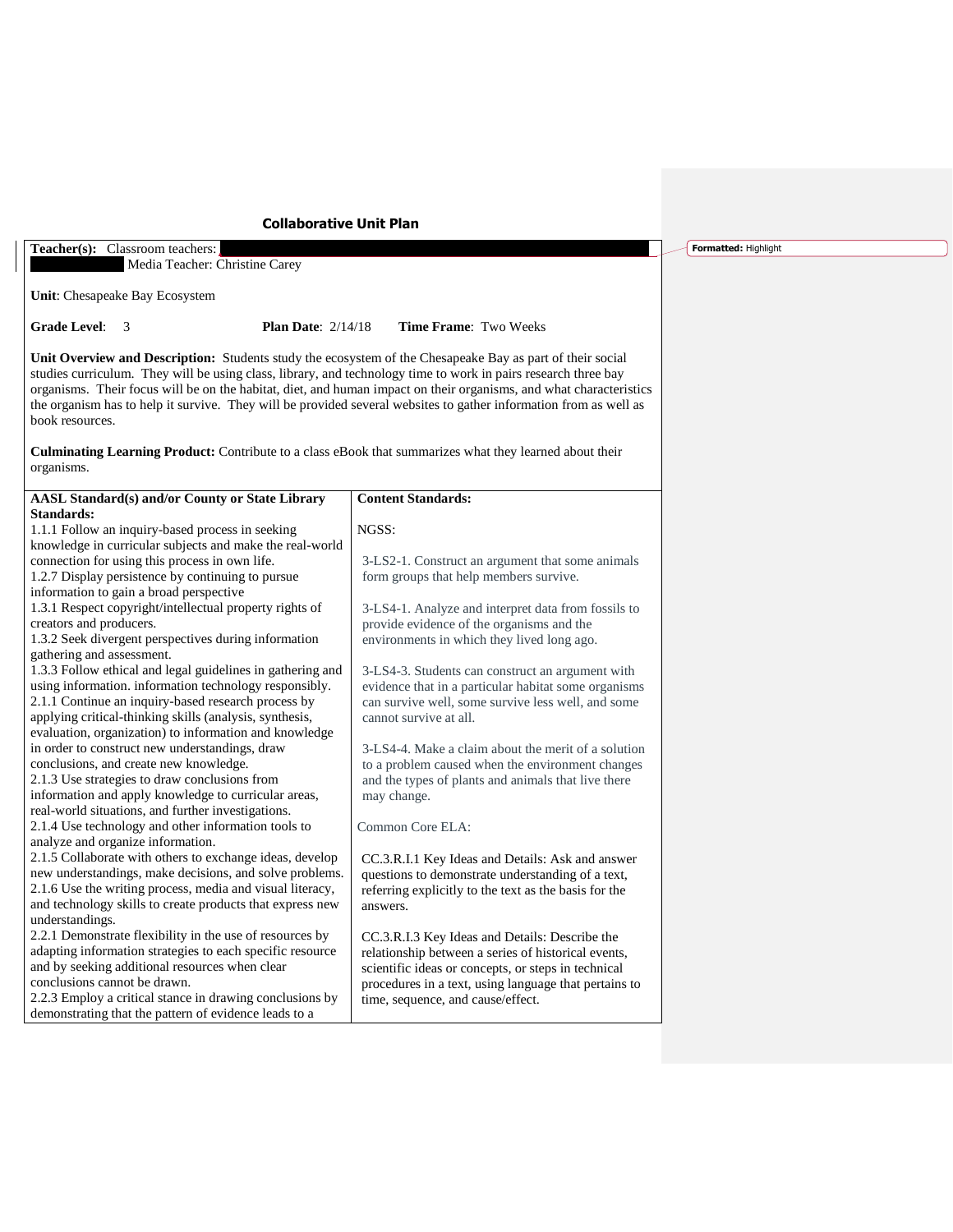| CC.3.R.I.7 Integration of Knowledge and Ideas: Use<br>information gained from illustrations (e.g., maps,<br>photographs) and the words in a text to demonstrate<br>understanding of the text (e.g., where, when, why,<br>and how key events occur).<br>CC.3.R.I.9 Integration of Knowledge and Ideas:<br>Compare and contrast the most important points and<br>key details presented in two texts on the same topic.<br>CC.3.SL.2 Comprehension and Collaboration:<br>Determine the main ideas and supporting details of a<br>text read aloud or information presented in diverse<br>media and formats, including visually, quantitatively,<br>and orally. |
|------------------------------------------------------------------------------------------------------------------------------------------------------------------------------------------------------------------------------------------------------------------------------------------------------------------------------------------------------------------------------------------------------------------------------------------------------------------------------------------------------------------------------------------------------------------------------------------------------------------------------------------------------------|
| <b>Essential Questions:</b>                                                                                                                                                                                                                                                                                                                                                                                                                                                                                                                                                                                                                                |
| What characteristics do plants and animals<br>$\bullet$<br>have that help them survive in a particular<br>habitat?<br>How does nature and human behavior impact<br>$\bullet$<br>an organism's ability to survive in its natural<br>environment?<br>What do I do when my immediate resources<br>$\bullet$<br>are not adequate?<br>How do I know my information is reliable<br>$\bullet$<br>and accurate?<br>What are the benefits of using multiple media<br>$\bullet$<br>to locate information?                                                                                                                                                            |
| Librarian will:                                                                                                                                                                                                                                                                                                                                                                                                                                                                                                                                                                                                                                            |
| Develop and teach lessons using Bayville<br>website, other internet resources, books and<br>note taking skills<br>Set up a Canvas module that has screencasts<br>that explain each step of the project<br>Provide both book and web resources<br>$\bullet$<br>Create formative assessments to monitor<br>student progress on note taking                                                                                                                                                                                                                                                                                                                   |
|                                                                                                                                                                                                                                                                                                                                                                                                                                                                                                                                                                                                                                                            |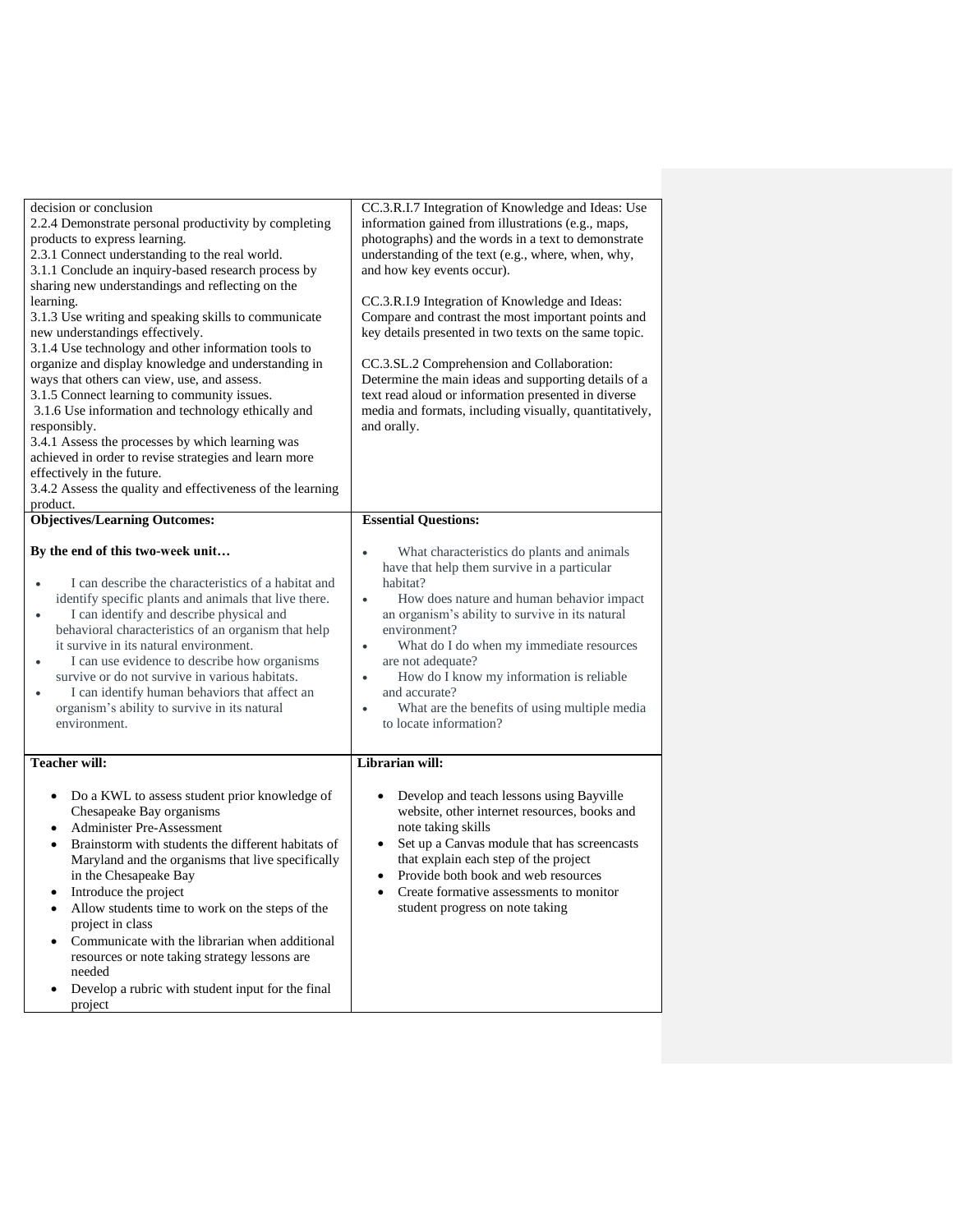| Administer Post-Assessment<br>$\bullet$     |                                                                                                |
|---------------------------------------------|------------------------------------------------------------------------------------------------|
| <b>Materials:</b>                           | <b>Unit Assessments:</b>                                                                       |
| <b>Resources:</b>                           | Diagnostic or Pre-assessment: KWL, Pre-                                                        |
| OPAC Word<br>Excel<br>x Internet            | Assessment to determine which objectives students<br>already know                              |
| x Google Slides<br>Hyperstudio<br>x Video   | <b>Summative:</b> Project Rubric and Post-Assessment to<br>determine which objectives were met |
| Inspiration<br>Digital camera scanner       | <b>Formative Assessments:</b><br>Exit Ticket                                                   |
| Reference books $x_C$ Canvas<br>Photo Story | Google Forms<br><b>Journal Responses</b>                                                       |

### **Project Calendar Outline of Learning Actions**

|           | <b>Outline of Learning Actions</b>                                                                     |  |  |
|-----------|--------------------------------------------------------------------------------------------------------|--|--|
|           | T-Teacher<br>L-Librarian<br>TT-Technology Teacher                                                      |  |  |
| Day 1     | T – Review previously learned vocabulary about ecosystems, complete a KWL chart to determine           |  |  |
| Monday    | what students already know and what they want to know about Maryland ecosystems                        |  |  |
| Day 2     | T – Brainstorm with class what organisms live in the Chesapeake Bay, introduce the project             |  |  |
| Tuesday   | explaining that students will work in pairs to research three organisms of the bay and create pages in |  |  |
|           | a class eBook about the Chesapeake Bay Ecosystem                                                       |  |  |
| Day 3     | T – Introduce the different habitats of the Chesapeake Bay and the different organism that live        |  |  |
| Wednesday | within each, pair students up and have each pair choose three different organisms for their research,  |  |  |
|           | have students write their predictions of how humans might affect the organisms in the Chesapeake       |  |  |
|           | Bay in their Science Journals                                                                          |  |  |
| Day 4     | L-Direct students to the Bay Research Canvas Module, show students how to navigate through             |  |  |
| Thursday  | each step and direct them to the first step where there is a screen cast and link to the Bayville      |  |  |
|           | website, show students how to navigate the Bayville website and demonstrate how to take notes on       |  |  |
|           | their note taking sheet, remind them that if they forget how to navigate the website or how to take    |  |  |
|           | notes, they can watch the screencast in Step 1.                                                        |  |  |
|           | T – Allow students time to go to Canvas and start Step 1                                               |  |  |
| Day 5     | TT – Remind students how to get to Canvas Modules, direct students to the first screencast which       |  |  |
| Friday    | reviews how to take notes from the Bayville Website, allow students time to continue their work on     |  |  |
|           | Step 1 where they will be using the Bayville website to start taking notes                             |  |  |
|           | $T -$ Allow students additional class time to complete Step 1 in the Canvas Module                     |  |  |
| Day 6     | $T -$ Allow students additional class time to complete Step 1 in the Canvas Module, as students        |  |  |
| Monday    | finish their note taking direct them to Step 2 where they will fill out a Google Form evaluating the   |  |  |
|           | information they got from the Bayville website, allow students to move on to Step 3 when they are      |  |  |
|           | ready where they will be exploring other websites for additional information                           |  |  |
| Day 7     | T – Allow students additional class time to complete Step 1 in the Canvas Module, as students          |  |  |
| Tuesday   | finish their note taking direct them to step 2 where they will fill out a Google Form evaluating the   |  |  |
|           | information they got from the Bayville website, allow students to move on to Step 3 where they will    |  |  |
|           | be exploring other websites for additional information, have students write in their Science Journal   |  |  |
|           | what they have learned so far about human interactions with the Chesapeake Bay ecosystem and           |  |  |
|           | how organisms survive                                                                                  |  |  |
| Day 8     | T – Allow students additional class time to complete Step 3 in the Canvas Module, ensure that all      |  |  |
| Wednesday | students are moving on to Step 4 in the Canvas Module where they are directed to fill out another      |  |  |
|           | Google form evaluating the information the found on the other websites                                 |  |  |
| Day 9     | L – Introduce Step 4 in the Chesapeake Bay Canvas Module, demonstrate how to cite a book               |  |  |
| Thursday  | source, explain that they will be taking notes from their books in class, demonstrate how to find and  |  |  |
|           | cite pictures for their final projects, give an exit ticket to assess which students need more support |  |  |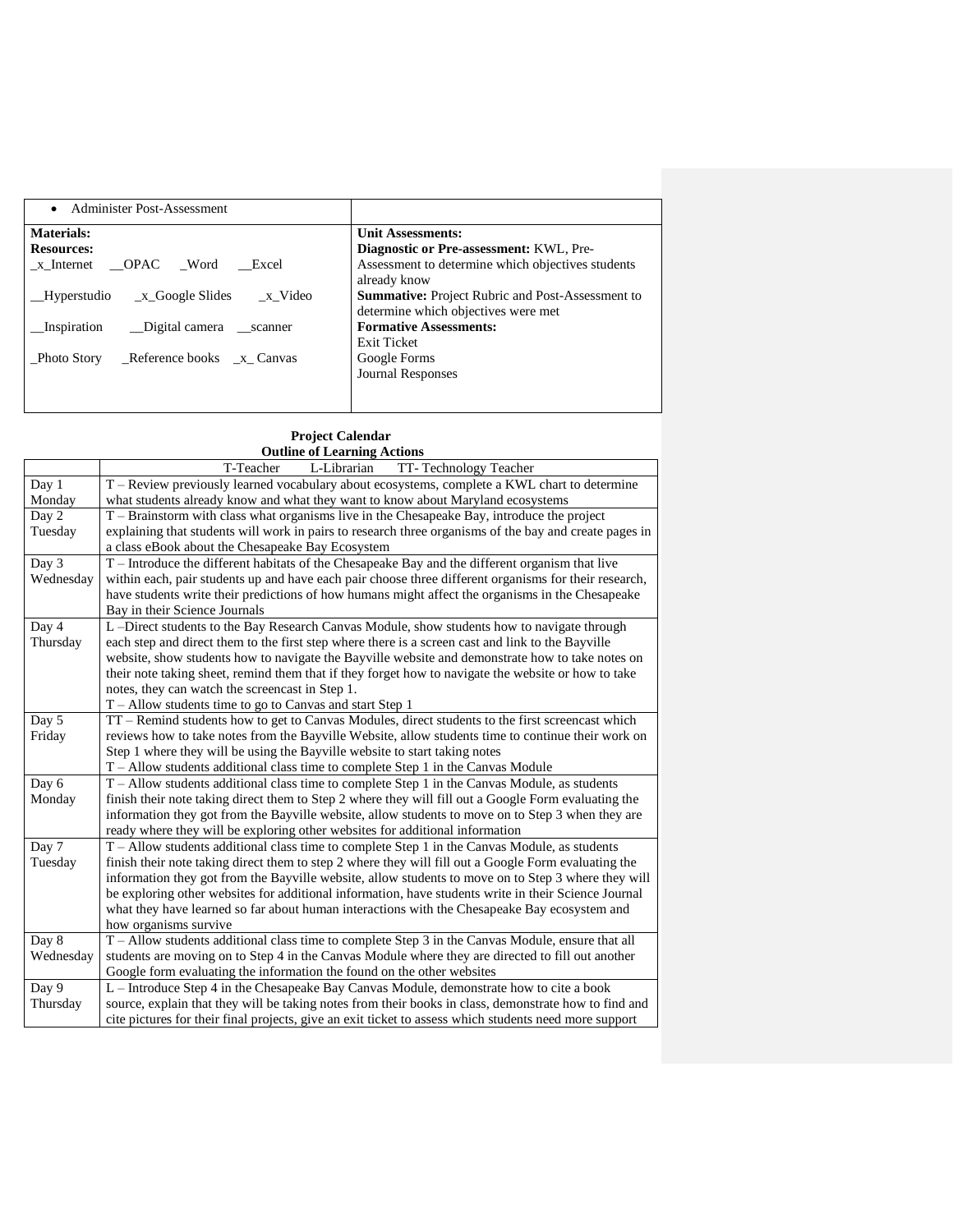|           | on how to find and cite picture sources                                                                  |
|-----------|----------------------------------------------------------------------------------------------------------|
|           | $T -$ Allow students time to take notes from their book sources, use student input to make a rubric      |
|           | for their final project                                                                                  |
| Day $10$  | TT – Introduce Step 5 in the Canvas Module, demonstrate how to open the shared Google Slide              |
| Friday    | presentation in their GAFE, explain that each pair of students will contribute three slides to the class |
|           | book (one for each of the organisms they researched), review the rubric they made in class,              |
|           | demonstrate how to insert pictures and text into their slides, allow students time to work on their      |
|           | slides                                                                                                   |
|           | $T -$ Allow students time to work on their slides                                                        |
| Day $11$  | $T -$ Allow students time to work on their slides                                                        |
| Monday    |                                                                                                          |
| Day 12    | $T -$ Allow students time to finish their slides                                                         |
| Tuesday   |                                                                                                          |
| Day $13$  | T – Students will take turns presenting the slides that they created, focusing on how their organisms    |
| Wednesday | are impacted by humans, teacher will grade each pair of students based on the rubric, have students      |
|           | write a final reflection on Bay organisms and human impact in their Science Journals                     |
| Day 13    | L – direct students to the last step in the Canvas Module where they will fill out a Google Form         |
| Thursday  | assessing their own learning, effort, and take-aways from this unit                                      |
|           | T- Administer the Post-Assessment to determine which of the unit's objectives have been achieved         |
| Day 14    | T, L, TT – meet to discuss the project, evaluate the effectiveness of the Canvas Module and              |
| Friday    | resources, make plans for changes to the unit for next year                                              |
|           |                                                                                                          |

**Librarian and Co-Teacher(s) Reflection of Collaborative Process and Planning:** See reflection row in scoring tool.

The first challenge for planning this unit was finding a time for all of us to get together, especially given the time constraints of this assignment. Luckily, we had a little bit of time on Friday during our county-wide professionally learning day for all of us to get together. The media specialist at my other school last year did something similar last year with her team, so I suggested to our third-grade team that we try and it and they were all for it. We had started to try to plan it through email, which was very difficult, and so the time we had on Friday was a true gift.

Our first hurdle was the fact that media and technology have fixed schedules, so co-teaching is almost impossible. We had to figure out how we were going to bridge the gap between classroom and related arts so I suggested a Canvas module that students could work on in all three spaces: classroom, technology, and media. The Canvas module would have each step explained in a screen cast with links to all the resources students needed to complete it. This made it easy for the teachers to support the students in their classrooms because everything was there for them. By bringing in the technology teacher, we were able to provide extra support with the use of Canvas and with the students' use of Google Slides. The classroom teachers were extremely grateful for my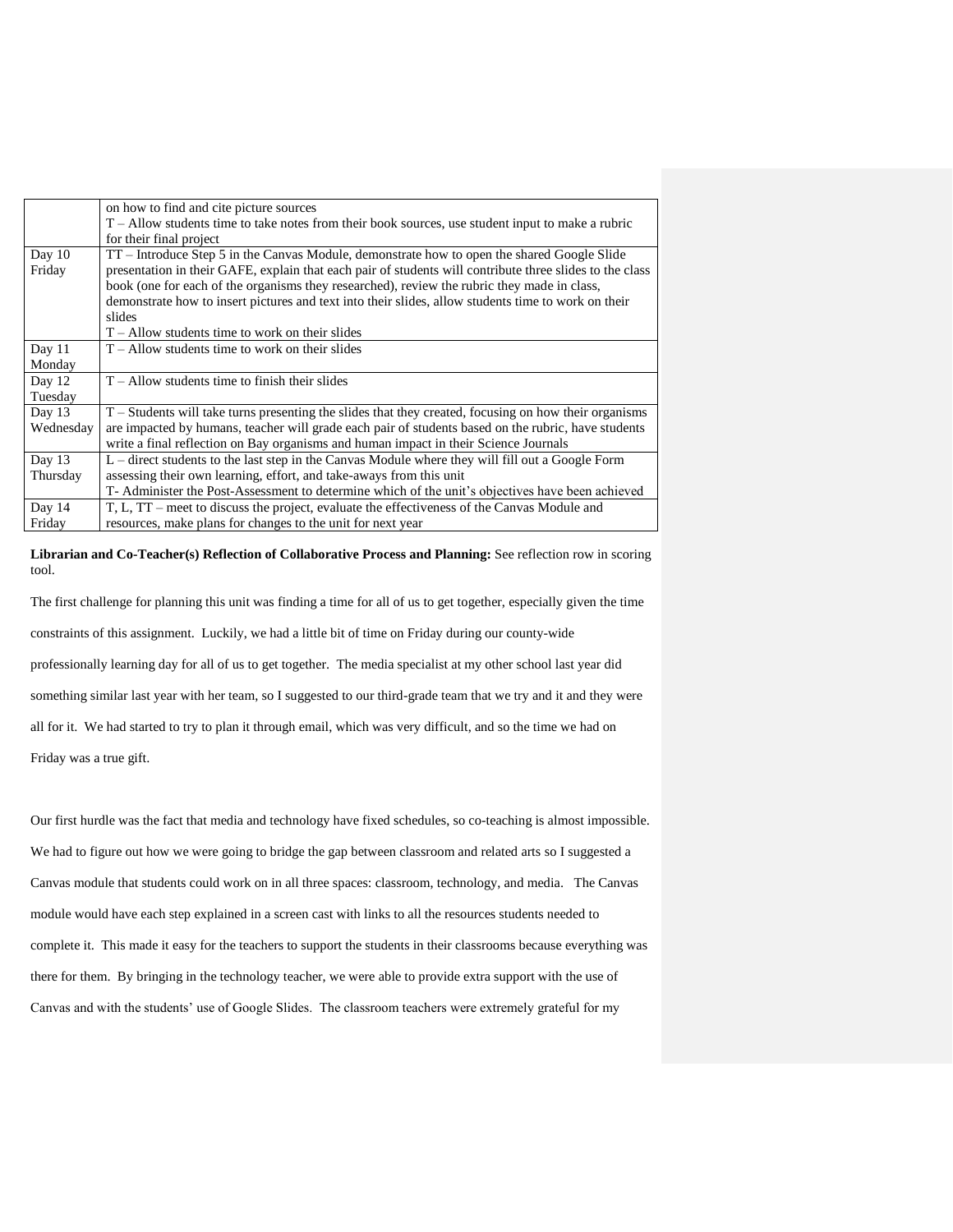volunteering to create the Module and seemed excited to try it in their classrooms. We all agreed that there needed to be a pre- and post- assessment that helped the teachers determine if the students met the objectives of the unit and the teachers decided they would get together at their next planning meeting to create those on their own. We also wanted students to be involved in the assessment process, so the teachers decided they would allow them to have a say in the project rubric. I offered to imbed a few self-assessments in the Canvas Module so that we could allow students the time to reflect on the information they were finding, evaluate their sources, and comment on their own progress with the project. These would be good formative assessments too. Some of the teachers were concerned with their students' experience using Google Slides, so the technology teacher offered to give them overview during one of their classes in the unit. The teachers also mentioned that they have not used the students' science journals as much this year as a formative assessment and so I made sure I integrated a few days of its use in the unit.